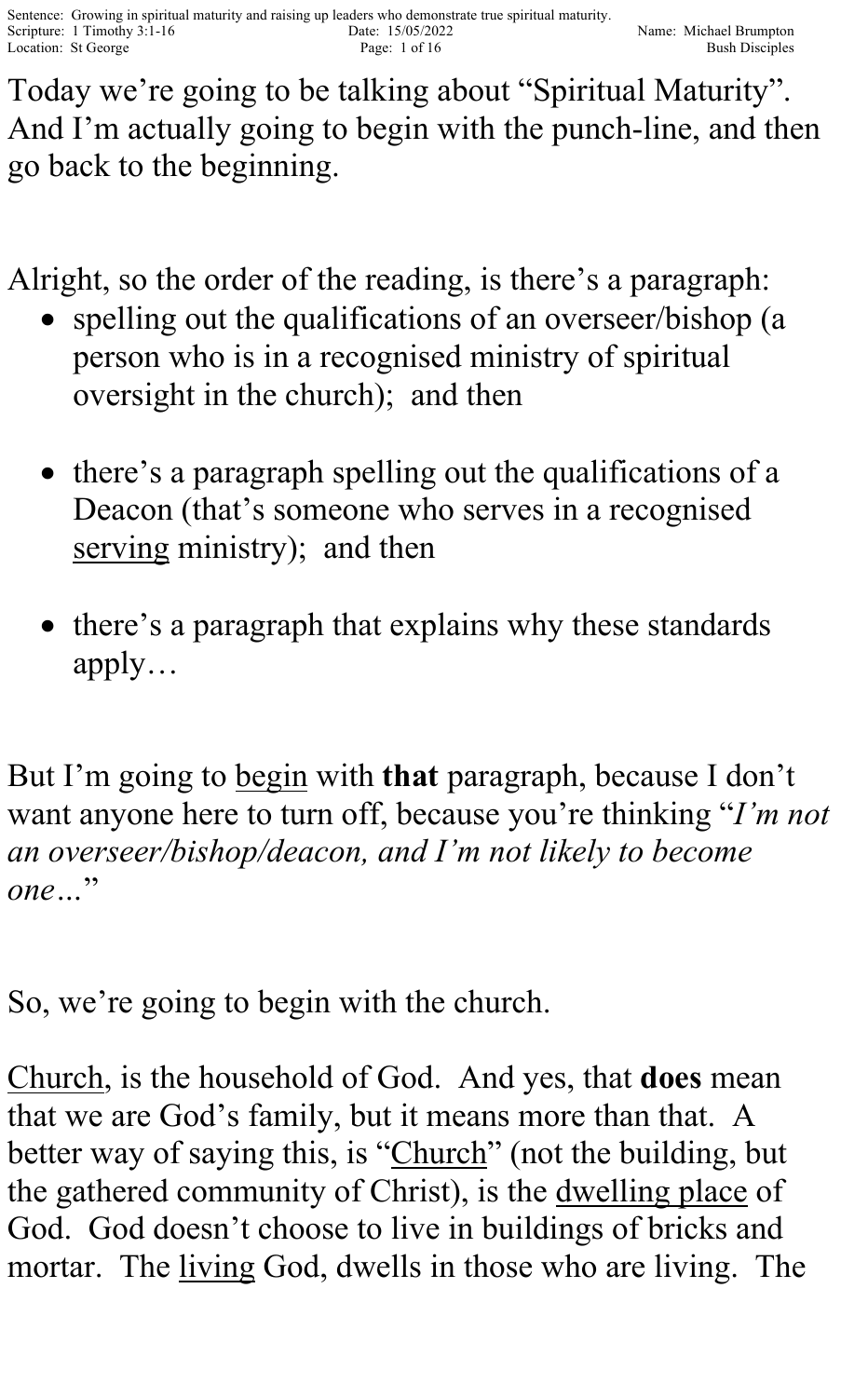Living God lives in Christians. And so **we**, as Disciples of The Lord Jesus Christ, are the dwelling place of God.

And each local<sup>i</sup> church gathering are **a pillar and buttress** of the truth. Do you know what a buttress is? It's like a foundational supporting structure. *If you go to the Bunya mountains, you'll see some really big trees, and the really big ones have what we call "buttress roots", that come down from the main trunk, and act as a stay, sorta like a "gusset".* 

*A brick wall needs a buttress (either a wall at right angles to it) or a support to stop it from falling over.* That's what a buttress is.

And the Christian church, is a pillar – a buttress of the truth...

An amazing mystery of the Gospel, is that Christ has **done** everything needed, for us to be saved.

- God came to earth as a human; (God, revealed to men);
- He suffered and died, to save us from our sins; and
- He was raised from the dead; and
- He ascended to the Father in Glory
- And all who repent of sin and believe in the Lord Jesus Christ, will be saved…

This is a mystery that has been revealed to us (made known). God has done all of this, but **further** to this mystery, is that the message of this (the Gospel): He's put that, into the hands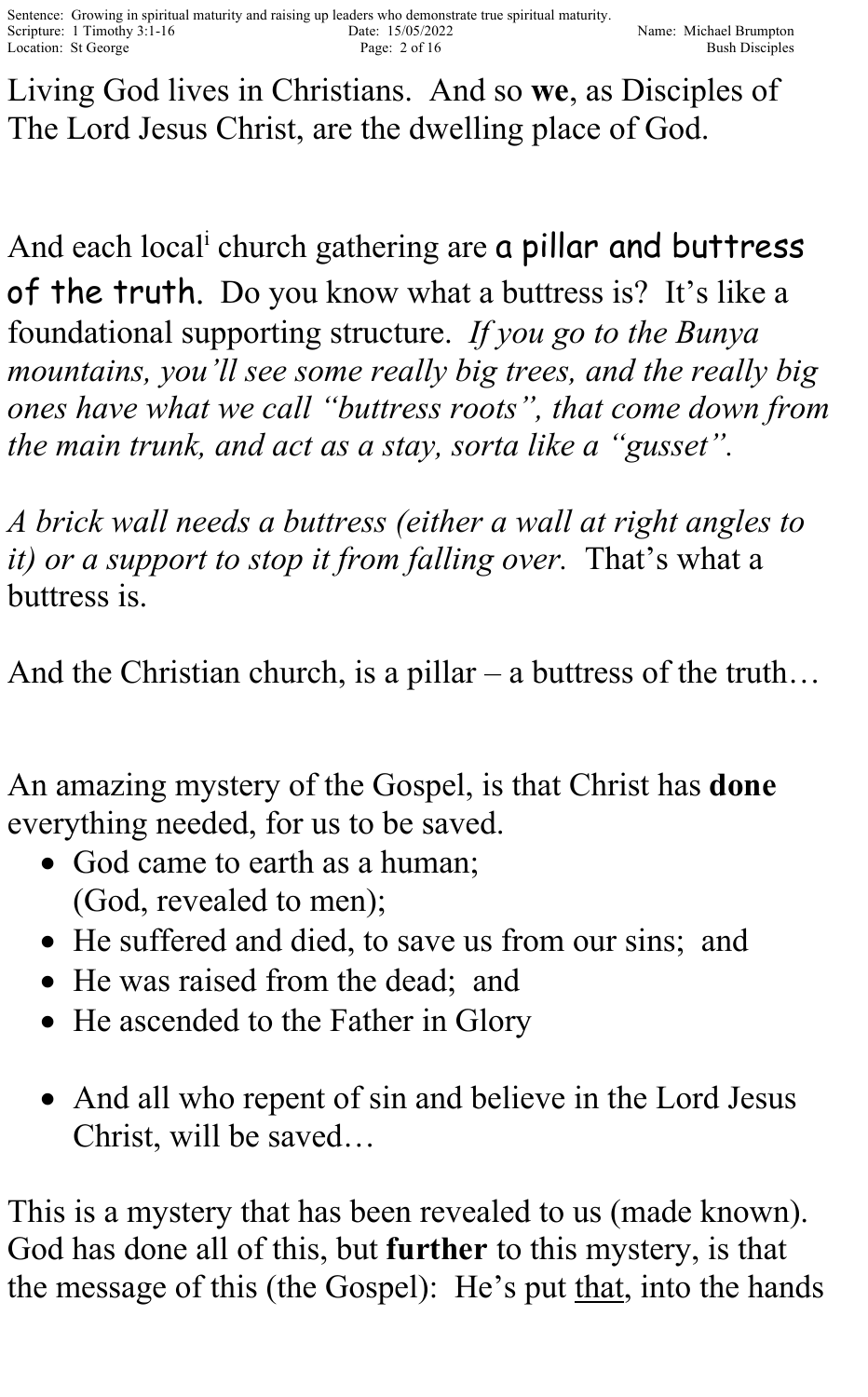of the church, to proclaim it to the nations, and proclaim it locally…

And in this regard, the **Christian church**, is a pillar and buttress of the truth. Every **local** Christian church (our little fellowship here) [shed church Cecil Plains], is a pillar and buttress of the truth. If the Gospel truth is not proclaimed in the world (our town and district, from our little local church), that would be us, failing to hold up the word of God's salvation work, so that it can be heard and believed…

But it's not only a matter of words. A church being a pillar and buttress of the truth, is **more** than proclaiming the Gospel – it's **living** it…

If the Living God, is living inside us (the church), then how **we** live, reflects on God… Or more to the point: Christ living in us, reflects God in our lives… And that's why this is about spiritual maturity. As we continue to live with God in  $us - as$ we mature as Christians, the way we behave, reflects more and more Christ Who is in us.

And so, as I read the qualifications of these offices in the church (Overseer & Deacon), **most** of the qualifications, are about spiritual maturity. And that is something that by the power of the Holy Spirit living in us, we should **all** be growing towards. There's a tiny bit of it about "spiritual gifting", but **most** of it is about spiritual maturity. And so the people we set aside in the church as recognised leaders in the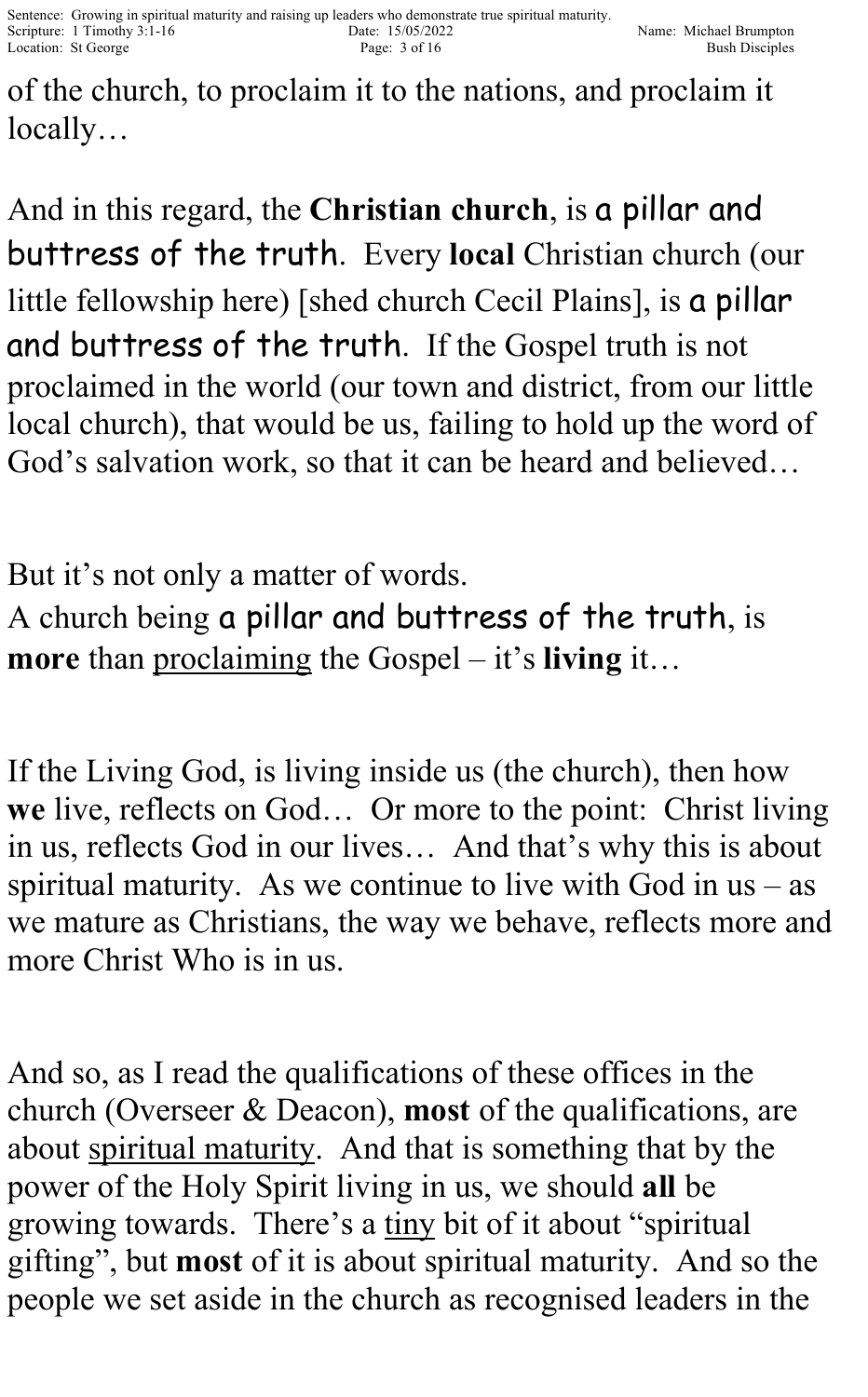church, **must** be people, who are demonstrating spiritual maturity.

But it's not only the leaders. This is a message for all of us. It's about every one of us, growing in faith and growing closer to God, and maturing in Christ… We recognise **true** spiritual maturity in other people, and we follow<sup>ii</sup> their Godly example, to increase Christ-likeness in ourselves.

So, let's go back to the beginning.

It's become a very popular sport, not only among the Godless, but also amongst Christians, it's become a very popular sport, to have a disdain for any form of church structure or authority within the church. Some people:

- like to decide for themselves what they want to believe;
- don't like to be held to account when they do something wrong;
- feel they can be a Christian (and a better Christian at that), without being a member of a church; and
- they look back to what **they** call "a biblical model of church", where they would just meet in people's homes and no structure or authority…

But to call that a **biblical** model of church, is selective… At best, it's naive, and at worst, it's deceitful – they deceive themselves…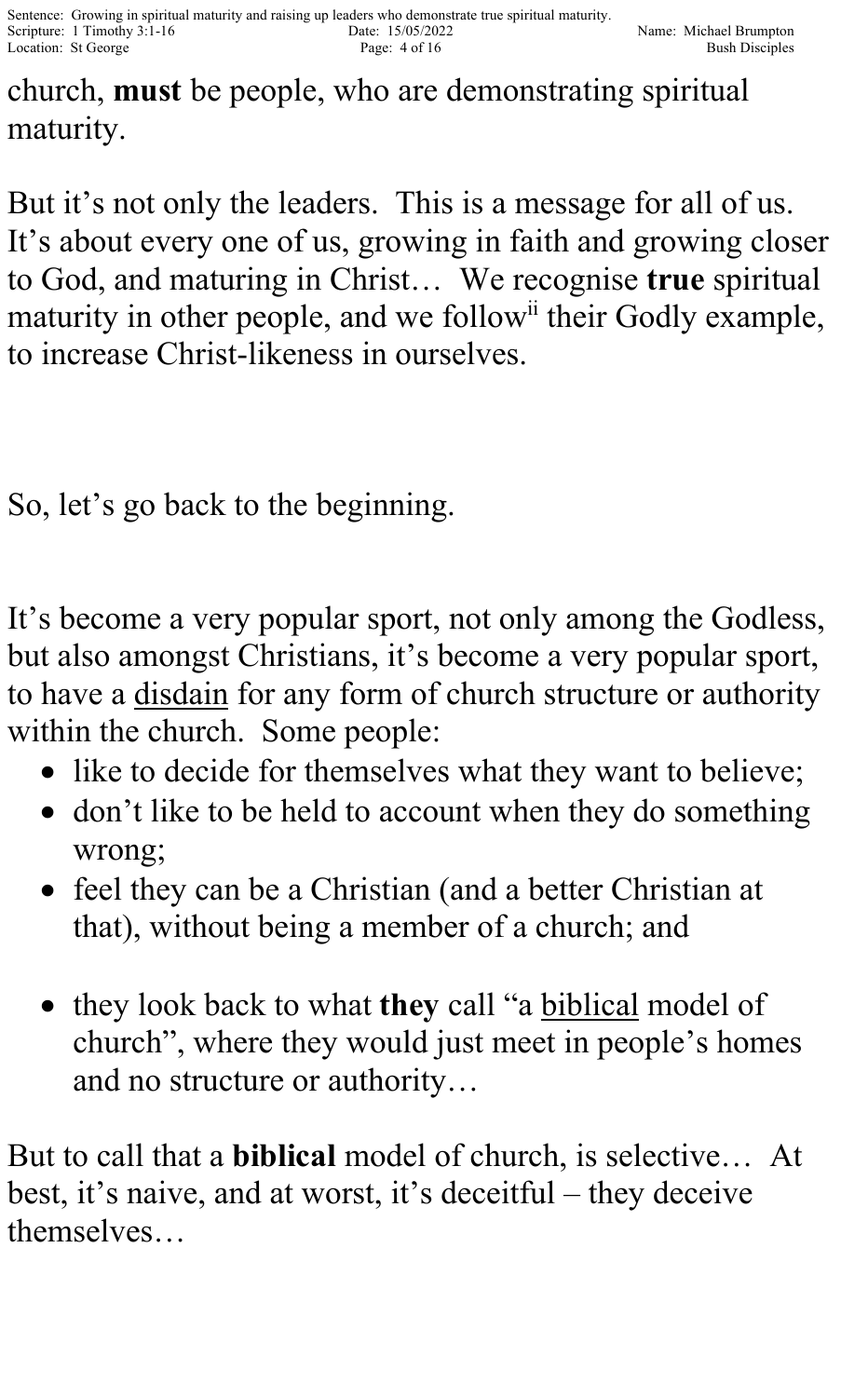If I believe that a good model of "church" for me, is a church with:

- no authority;
- no structure;
- no accountability;
- a church where I can be a Christian on my own, without the inter-dependence of being the body of Christ,,, and

having to fellowship with those other pesky Christians… I have totally deceived myself of what the biblical model of church is.

Some of the earliest writings in the New Testament, in the 1<sup>st</sup> generation of the Christian church, talk very clearly about the role of certain offices within the church.

There's the office of ἐπίσκοπος (*episkopos*) (overseer, guardian, bishop). It refers to the church leader in local Christian church. It's the person who has been recognised by the church, to have spiritual oversight in the church. And we'll talk more about that shortly.

Secondly, one which **isn't** in today's reading, is the office of πρεσβύτερος (*presbyteros*) (elder). Very early in the church, elders were appointed in local churchesiii. And sometimes, the offices of elder & overseer are interchangeable, but not completely.

And thirdly, the office of διάκονος (*diakonos*) (servant / deacon) was established. And so this was about a person set aside for very practical service within the church, which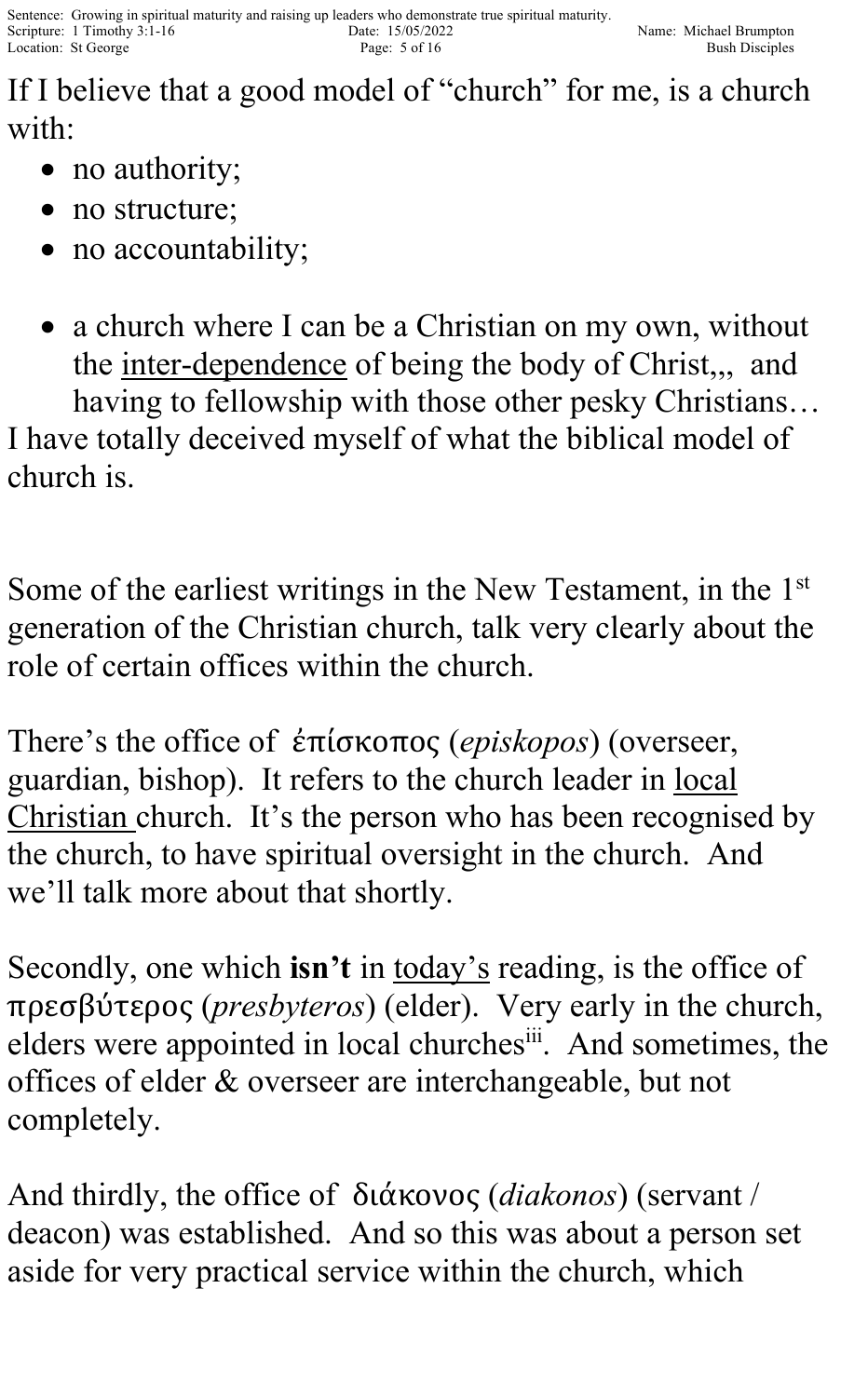would free-up the preachers and overseers so they could do what they are called to do…

And when it came to recognised offices of leadership within the church, whether the office was for "spiritual oversight", or whether it was for "practical service", spiritual maturity was essential.

## Righto. So Paul writes: If anyone aspires to the office of overseer, he desires a noble task.

Now, in the Greek, that word "aspires" means "stretches out for", and in this case, it's not in the bad sense. Some people crave positions of authority, and they see positions within the church as an achievement/accomplishment that marks them as being a person of importance, and of course, they deserved the honour... But in this case, it's about a sense of calling, and striving to serve God in what He's called us to  $do - it$ 's not about a sense of personal importance…

And to aspire to the office of overseer, is a very noble task…

There's not a lot of thanks in it; there's no earthly reward... It's a chance to serve God, in what can sometimes be a very tough and thankless job.

And when it comes to the qualifications of an overseer or a deacon, it's primarily about Spiritual maturity. I think "the ability to teach" is the only thing that's really about "gifting" rather than "spiritual maturity"…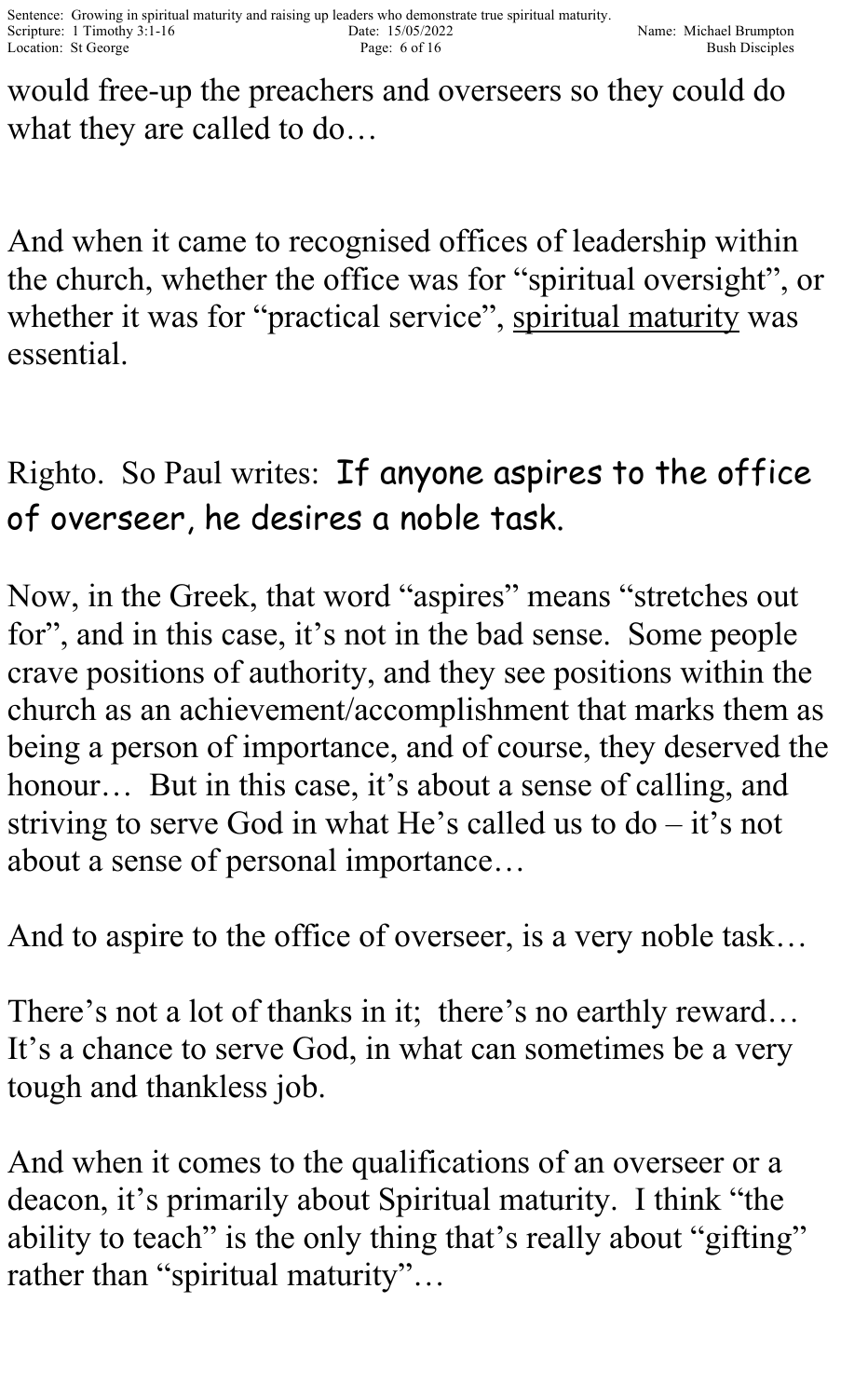And as we look at that list there, you can see there's a fair bit of overlap between the overseer and the deacon. And it's not a complete list. It's not like a Deacon can't be doubletongued, but an Overseer can. And it's not like an Overseer can't be violent, but a Deacon can… It's about spiritual maturity.

And this is what true spiritual maturity looks like. And this, is what we should be growing towards

It's to be:

• **Above reproach / tested and proved blameless** If we are the dwelling place of God; If the church, is to be the buttress of truth, then integrity is everything. Complete honesty… Complete truth… We don't work in the field of rumour; innuendo; hearsay; theories; conspiracies… The Church is to be the buttress of truth…

*A Christian man was at work, and he got a phone call for his boss who happened to be in the room at the time. And he said to his boss, so-&-so's on the phone and he wants to talk to you. And the boss said, "Tell him I'm not here." But the employee handed his boss the phone and said "You tell him."… And after the boss got off the phone, he tore strips off his employee. And this Christian man said, "If I can lie for you, I can lie to you."… And from that day, he became the most trusted worker in the firm…*

Integrity is everything. And there's been instances in this very town, where a person who's integrity is a little bit questionable (a bit iffy), have become Pastors or overseers in a church… That should never happen… I talked to somebody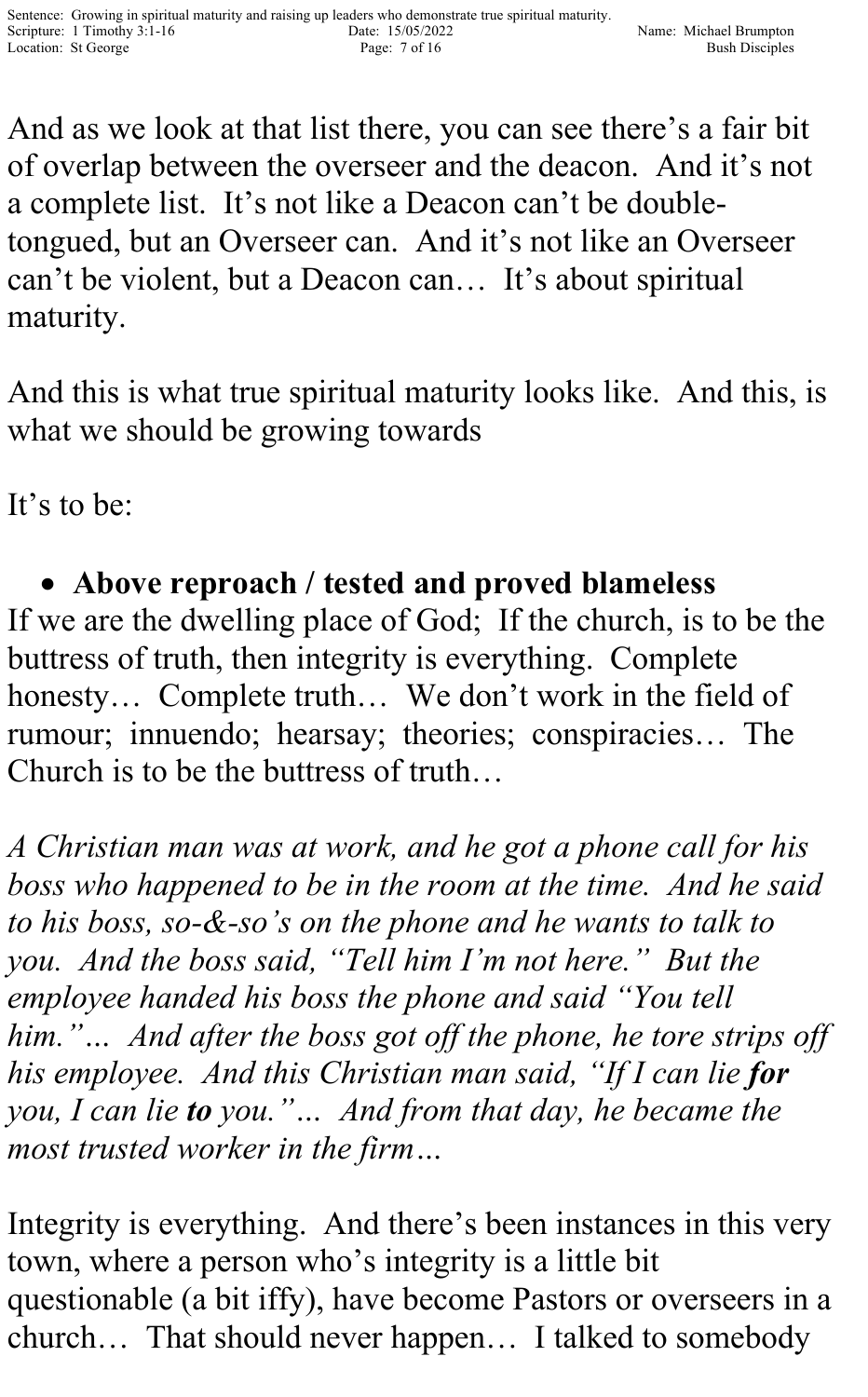about this once, and their response was, "Yeah, I know he's not the perfect Christian – he's just a carnal Christian – it's ok. He loves Jesus; he might be a bit 2-faced, but he's OK…"

It's not ok… It's not ok for a leader, and it's not ok for you and I. Spiritual maturity means we will be above reproach.

We are the dwelling place of God. We are the buttress of truth. And that's why a person who is spiritually mature, will be above reproach and tested and proved blameless.

They are to be:

- It's to be monogamous (only one wife). It's **not** saying you **have** to be married, but when you are married, one man, one woman, for life.
- sober-minded
- self-controlled;
- respectable;
- dignified;

That all means we have an orderly life. We don't act rashly; We think things through;

• hospitable

means we are a welcoming people. We're generous in providing for others, and welcoming them into our homes

• able to teach

As I said before, this is probably the main one that is a gift rather than being purely spiritual maturity. Not everyone will be gifted as a teacher. But **all** of us (at some level), as we do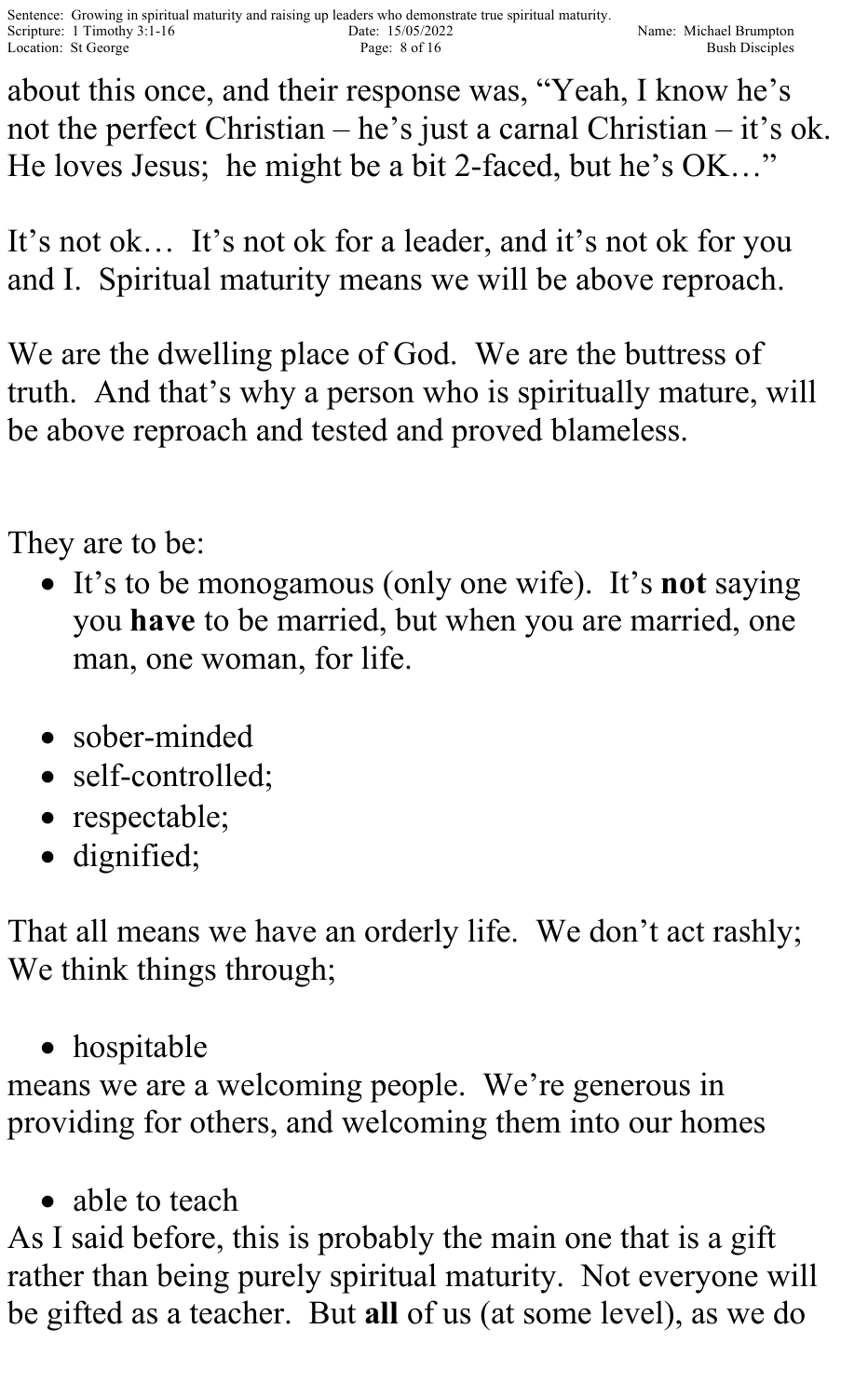mature in Christ, and as we read God's word, and as we've been learning **from** teaching, all of us should be able to teach at some level…

Alright, it's not saying that everyone has to be a gifted teacher, but we have to know what we believe, and know why we believe it.

And it's important for an Overseer to be able to do that, because one of the jobs of an overseer is <sup>Titus 1:9</sup> <sup>---</sup> to give instruction in sound doctrine, and to rebuke those who contradict it.

• Spiritual maturity means there's no drunkenness. We are to be filled with the **Holy** Spirit – not filled with grog…

• not violent (or a bully), but gentle Being considerate; displaying forbearance

• not quarrelsome

Some folk seem to be always looking for a dispute. They focus on things that are contentious. But if we as the church are spiritually mature, and if we are the buttress for truth, there's nothing to be contentious about.

• The Spiritually mature are not greedy They're not lovers of money or materialistic.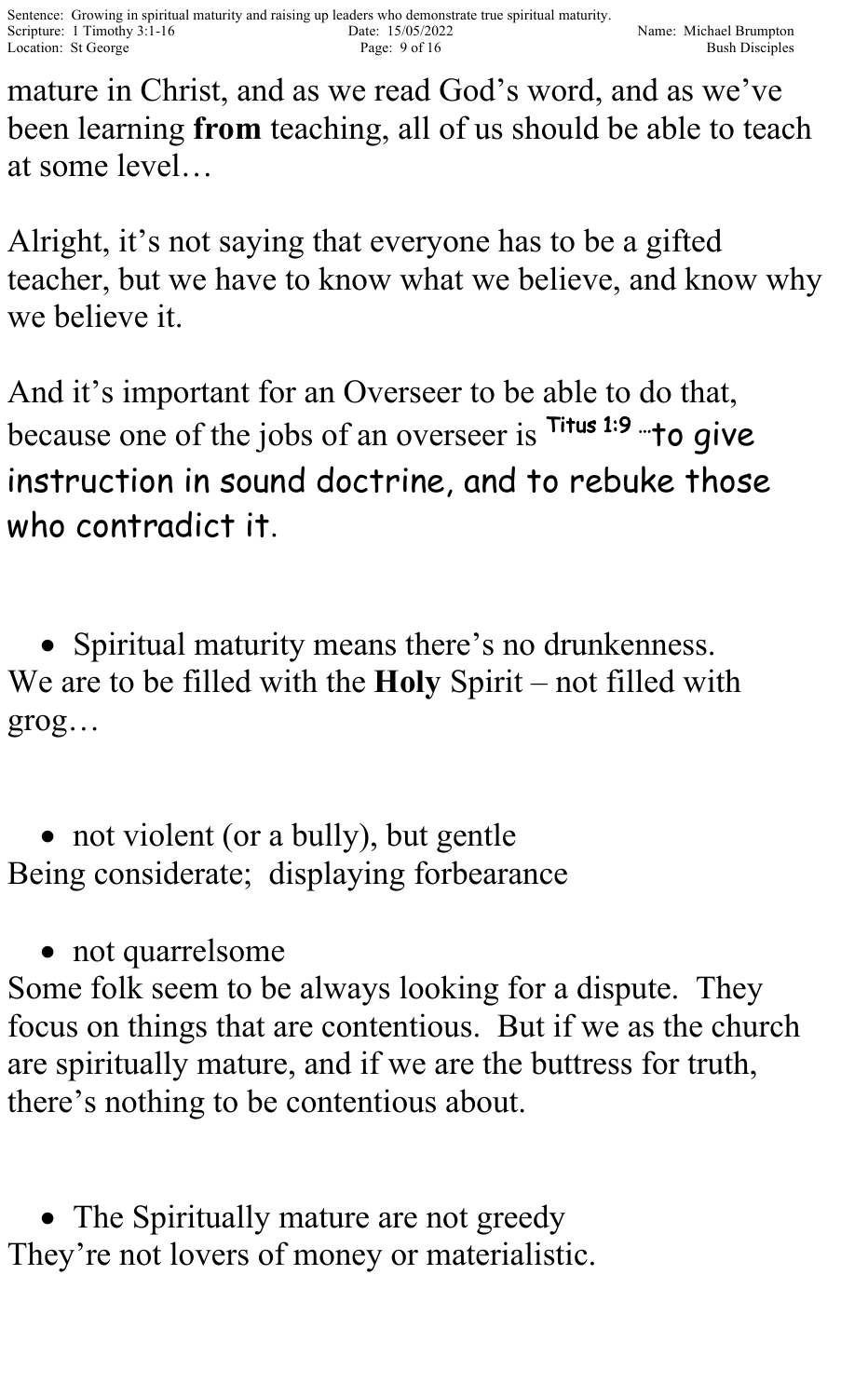And our Spiritual Maturity will be demonstrated in how we run our families…

• obedient children / manage own household well

In other words, while one's children are "not yet of age", and are subject to the authority of the parents, the Spiritually mature, step up in their role as parents and command respect, with all dignity…

There will come a time when our kids grow up. And from about the age of 12 or 13, they are choosing their own path, and it's going to be very hard to rein them in when they run amuck… But while they are under our authority, a Godly parent, will control their family.

And in the case of an Overseer, basically what Paul's saying, is if they can't manage their own family, how can they care for the church???

*Back in the day, it was quite common for the Pastor's kids to be the most rebellious misbehaving little rotters in the whole church… I don't know if that's as common as it used to be. But it should never have been…*

• not a recent convert

Basically, this **is** about spiritual maturity. It takes **time** to learn; It takes time to know and to experience the Gospel and ministry. It **usually** takes time for the fruit of the Spirit to develop in our lives.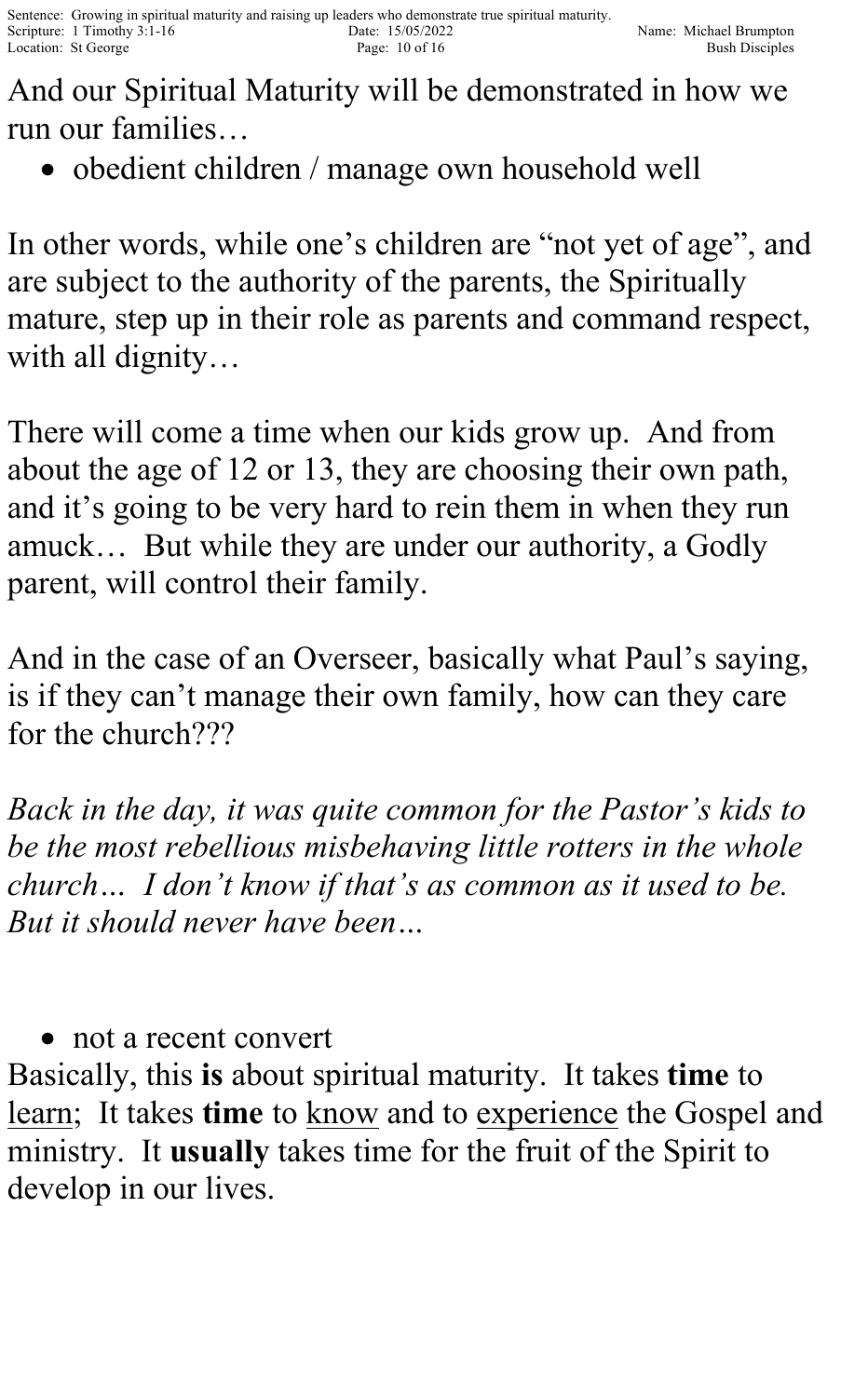And so, a brand new Christian might be **full** of **enthusiasm** and vim and vigour, but might not have the necessary experience to oversee a church.

Paul actually says:

<sup>6</sup> He must not be a recent convert, or he may become puffed up with conceit [τυφωθεὶς (typhōtheis) means to become insanely arrogant]

and fall into the condemnation of the devil.

In other words, arrogance was the sin that brought the fall of Satan. He was filled with arrogance, and now the only thing Satan has ahead of him, is the judgment of God. And that's why we don't raise people up into leadership too quickly.

• well thought of by outsiders (non-Christians) Strangely enough, because Christians are to be distinct from the world, some Christians see it as a feather-in-their-cap, if they can be as offensive as they can to outsiders… Christians shouldn't be unnecessarily offensive. And the reputation we have in the larger community – we should be well regarded.

The spiritually mature and those who are to become the leaders in the church, are to be well thought of by outsiders… It doesn't mean that we change the message of the Gospel to keep ourselves popular with outsiders – it's about our personal conduct.

1 Peter 2:(ESV) <sup>12</sup> Keep your conduct among the Gentiles honourable, so that when they speak against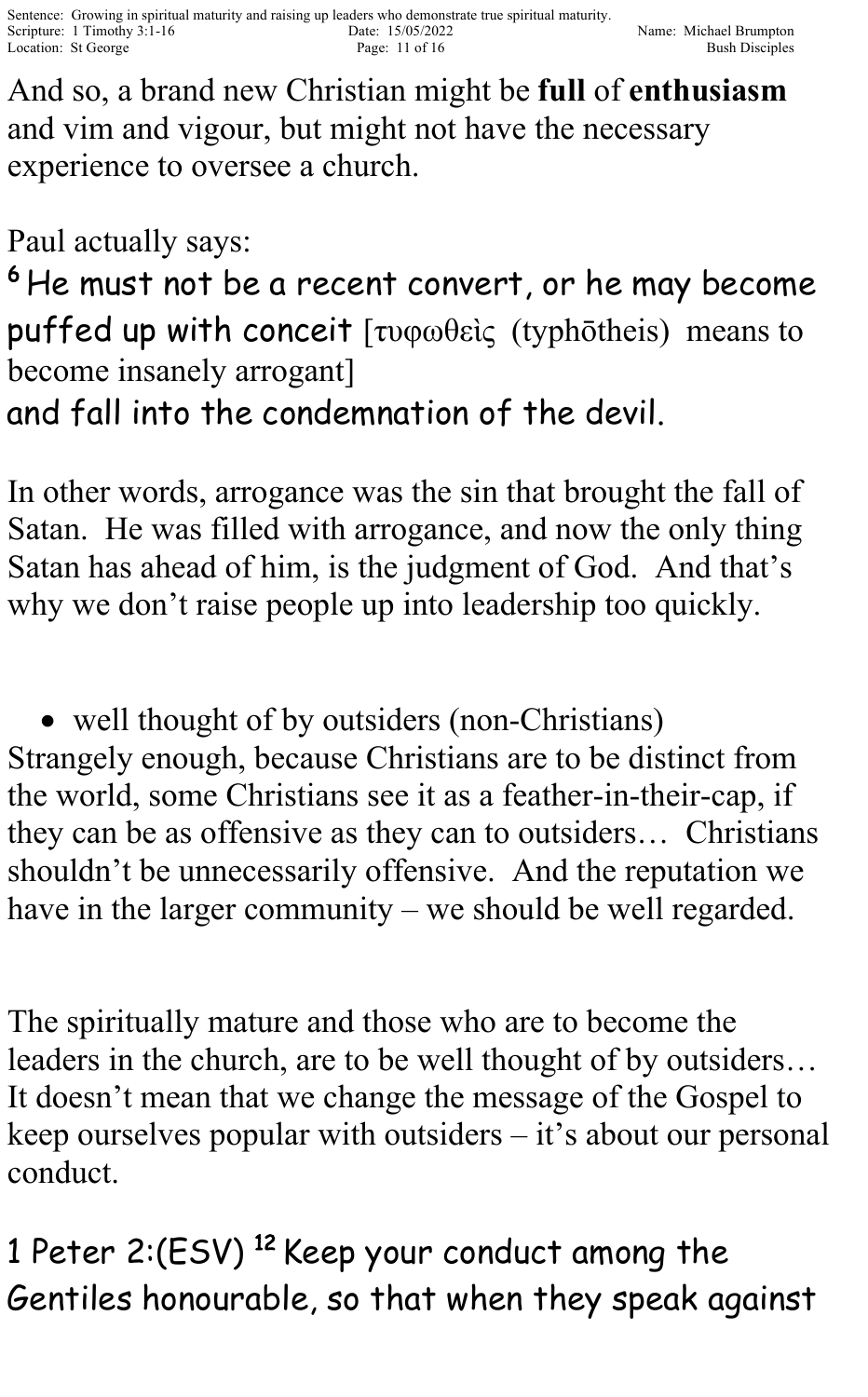## you as evildoers, they may see your good deeds and glorify God on the day of visitation.

Most of the time, the spiritually mature, will have a good reputation. There will be an odd occasion, where faithfulness to God will require us to go against the tide of the world, and we'll be unpopular because of it. But if, by the Holy Spirit, we are doing what the Law requires, we will be known as a people who:

- keep their word;
- pay their bills;
- can be trusted

We **won't** be a people who:

- are unnecessarily offensive; or
- vindictive; or
- judgmental; or
- unnecessarily divisive.

And part of this respect we earn, is because we are good citizens, as we saw in Chapter 2. We pray for all people, and for our kings/governments

<sup>2: (ESV) 2</sup> ...and all who are in high positions, <u>that we may</u> lead a peaceful and quiet life, godly and dignified in every way.

The Spiritually mature, are not

• not double-tongued

Or we might say "two-faced"… We don't say one thing and mean another. I don't tell you what you want to hear, and then tell that other person what they want to hear, and they be two opposite things…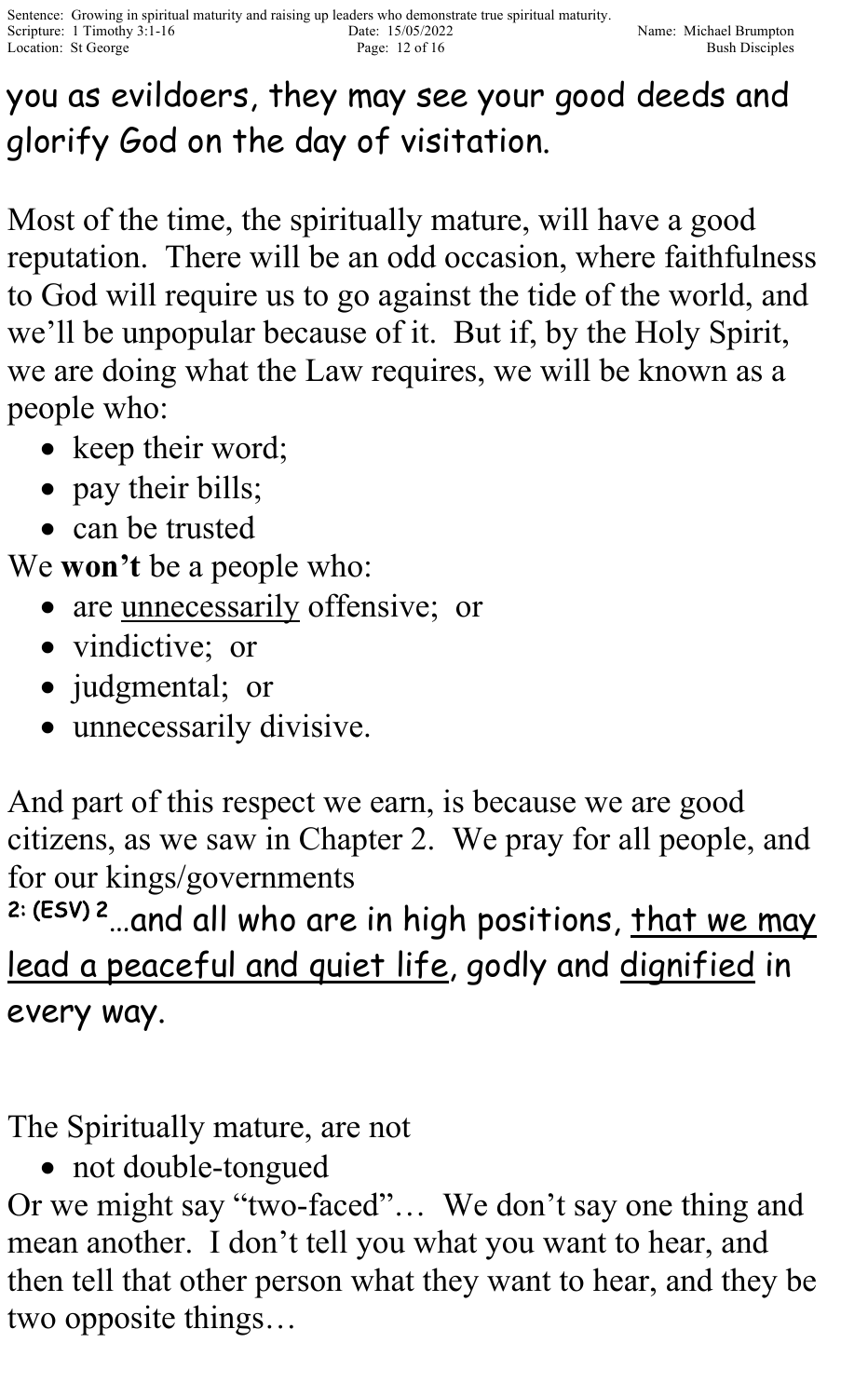I learned a long time ago, and I keep being reminded of it, that to speak the biblical truth word of God, means that I'm going to upset some folk. And I know that some people's church leadership method, is to tell people only what they want to hear. That is, to be double-tongued... And by doing that, they can endear themselves to everyone… But do you know what happens? No longer, is the church the buttress of truth

Spiritually mature will not be double-tongued… And how can we be? because the Spiritually mature:

• hold the mystery of faith with a clear conscience As Christians, everything we do has to be in the light of the faith that we hold... With a clear conscience. We believe it; we do it…

And the final qualification for those in church leadership, is to do with their spouse.

Deacons are to have:

• dignified wives (not slanderers, sober minded, faithful)

Ministry (for those who are married) is a partnership. We do not serve Christ on our own. We serve him as part of the church, but also Husbands and wives are a unit, who in many ways, minister together. And I thank God for my wife, Robyn. The ministry we do, it's a joint thing. And we complement each other.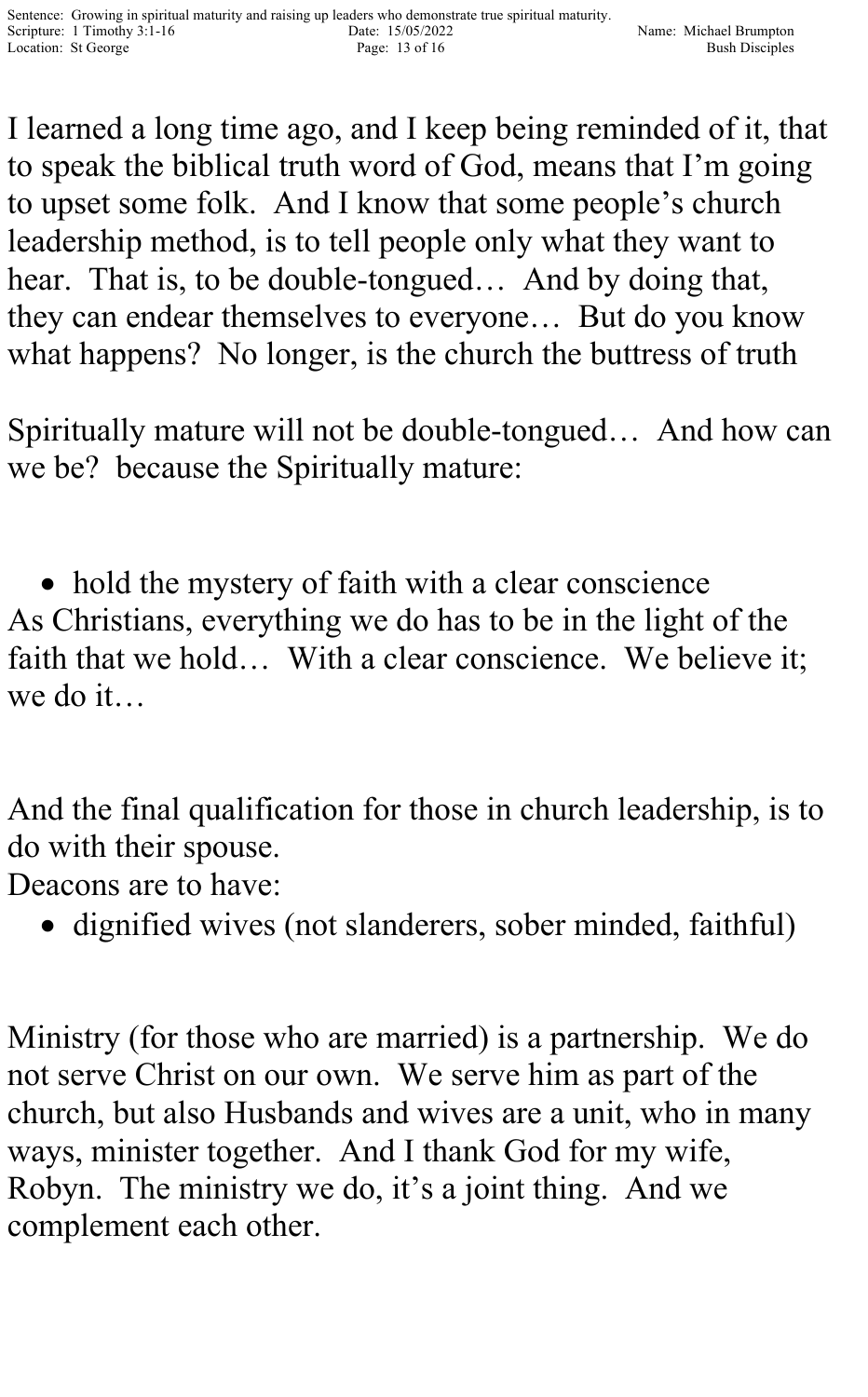And this is why it's so important that a Christian should only ever marry a Christian. Because, if you are joined (in marriage) to someone who is not a Christian, how can you partner with them in the most important things of life?

When I was going to bible college, there was a real push on for "the professionalisation" of ministers… They were trying to make it look like being a minister/pastor is a profession, and that, as long as you're qualified for the job, the state of your family doesn't matter…

## It **does** matter.

When one is called to leadership in the church, it's not a job that one should try to do on their own. And for all of us who are married (here in this church) husbands and wives together, should be growing together, and becoming more spiritually mature together. That's part of being married; the one flesh relationship; loving one another and upholding one another… And it's a blessing.

Righto, that's what true spiritual maturity looks like… My, what a sad state the church is in. We're in an era, where the search for church leaders often focuses on:

- managerial ability;
- popularity;
- entrepreneurial;
- charismatic personality;
- accomplishment in some field or other;
- enthusiasm;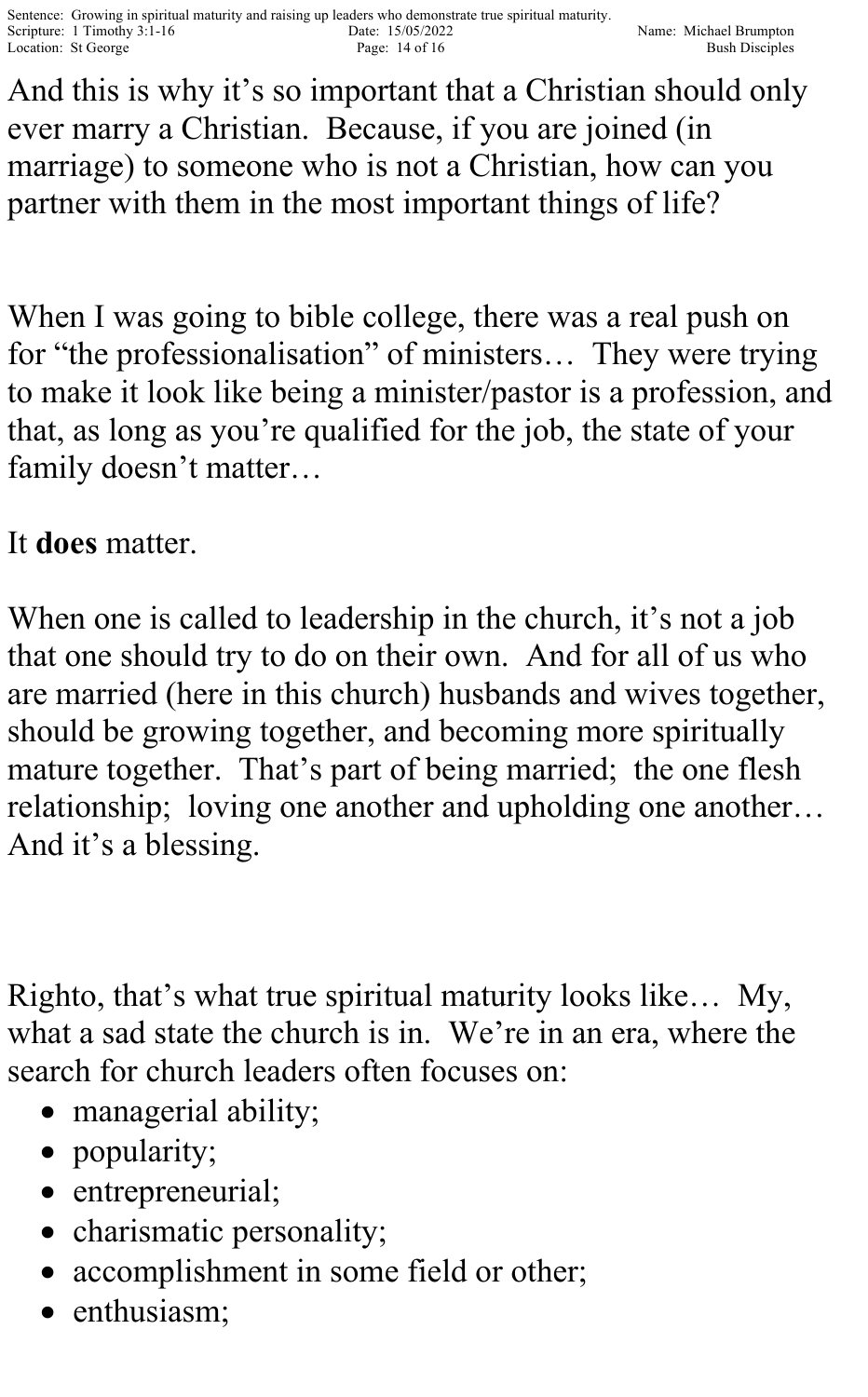- gift of the gab;
- know how to work a crowd;
- history of church growth;

Or they might focus on someone who:

- will tow the party line;
- say nothing controversial;
- won't tell anybody that they're wrong…
- walk the centre-line down the big issues, so as not to offend.

But when we look at these qualifications, pretty much the main qualification, is spiritual maturity / holiness / Christlikeness… And this is something that all of us – the whole church, should be growing in.

Why? Because God lives in us, and our focus is on Christ.

 $^{14}$  I hope to come to you soon, but I am writing these things to you so that,  $^{15}$  if I delay, you <u>may know how</u> one ought to behave in the household of God, which is the church of the living God, a pillar and buttress of the truth. <sup>16</sup> Great indeed, we confess, is the mystery of godliness:

He was manifested in the flesh, vindicated by the Spirit, seen by angels, proclaimed among the nations, believed on in the world,